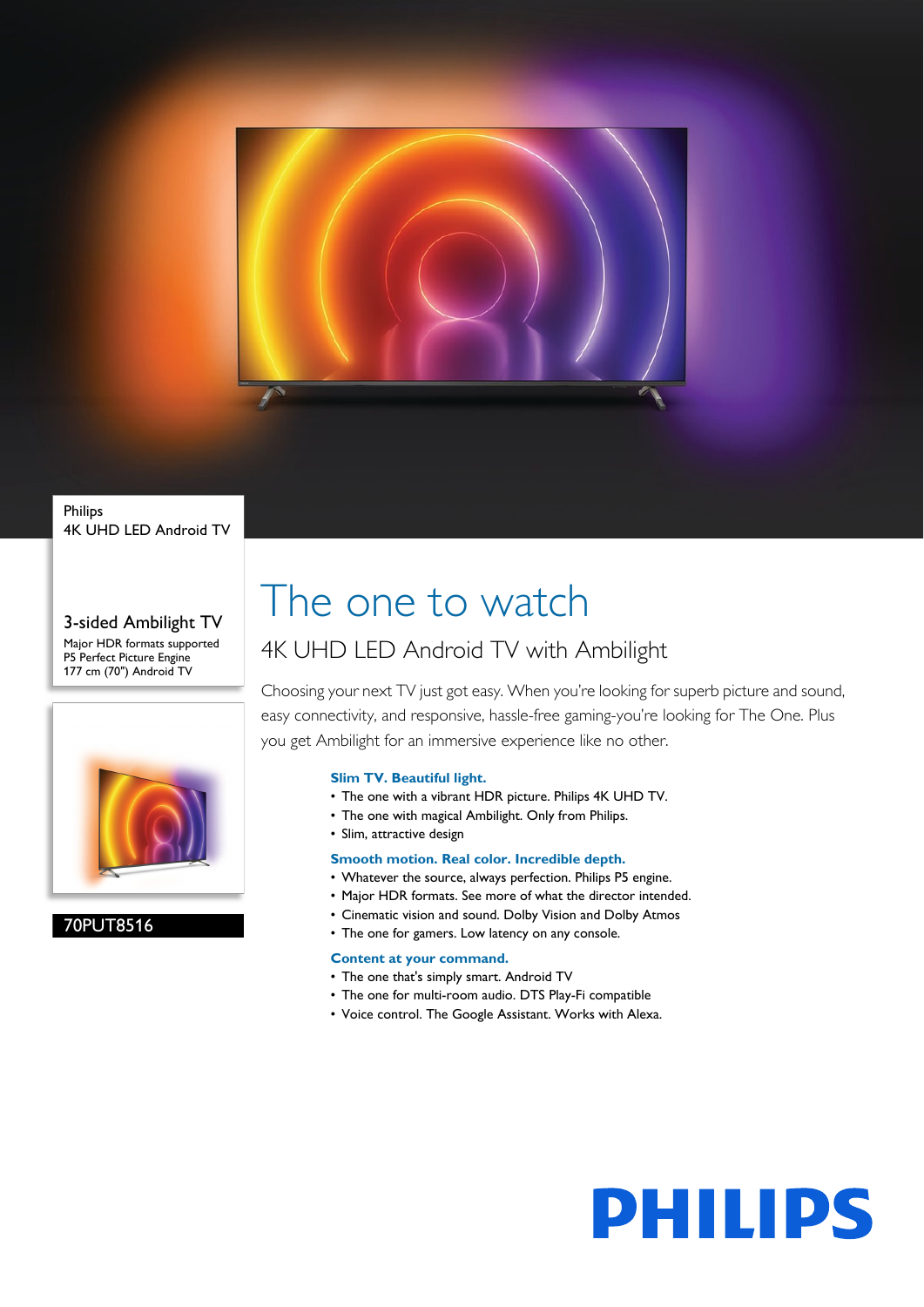## **Highlights**

### **3-sided Ambilight**



With Philips Ambilight every moment feels closer. Intelligent LEDs around the edge of the TV respond to the on-screen action and emit an immersive glow that's simply captivating. Experience it once and wonder how you enjoyed TV without it.

### **Dolby Vision + Dolby Atmos**



Support for Dolby's premium sound and video formats means the HDR content you watch will look-and sound-glorious. You'll enjoy a picture that reflects the director's original intentions and experience spacious sound with real clarity and depth.

### **Android TV**



Your Philips Android TV gives you the content you want-when you want it. You can customize the home screen to display your favorite apps, making it simple to start

streaming the movies and shows you love. Or pick up where you left off.

### **Philips P5 Picture Engine**



The Philips P5 engine delivers a picture as brilliant as the content you love. Details have noticeably more depth. Colors are vivid, while skin tones look natural. Contrast is so crisp you'll feel every detail. Motion is perfectly smooth.

### **Vibrant HDR picture**



Your Philips 4K UHD TV is compatible with all major HDR formats, including Dolby Vision. Whether it's a must-watch series or the latest video game, shadows will be deeper. Bright surfaces will shine. Colors will be truer.

### **DTS Play-Fi compatible**



With DTS Play-Fi on your Philips TV you can connect to compatible speakers in any room. Got wireless speakers in the kitchen? Listen to the movie while you make a snack, or keep up with the sports commentary while you get everyone drinks.

### **HDMI 2.1 VRR and low latency**



Your Philips TV boasts the latest HDMI 2.1 connectivity, and the TV automatically switches to a low latency setting when you start playing a game on your console. VRR is supported for smooth fast-action gameplay. Ambilight's gaming mode brings the thrill right into the room.

### **AI voice control**



Push a button on the remote to talk to the Google Assistant. Control the TV or Google Assistant-compatible smart home devices with your voice. Or ask Alexa to control the TV via Alexa-enabled devices.



Ok Google androidty

**MDolby** Vision-Atmos

dts Aplay-fi